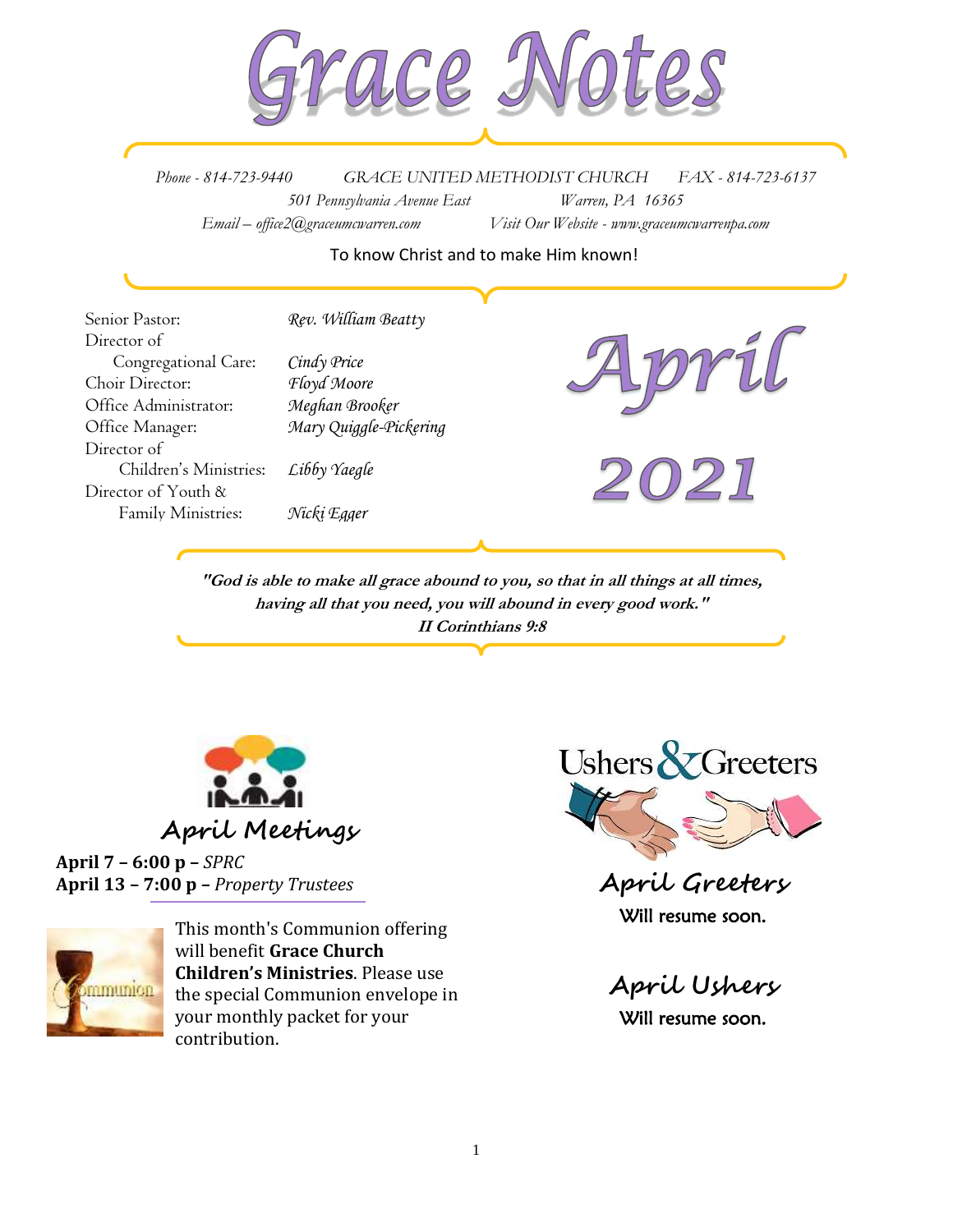

## **Resurrection**

was talking someone the other day and he said, "You know, I love Christmas and all. The church is always beautiful, and I love the Christmas songs. But Easter is my favorite, hands down. This is what it's really all about." I

I couldn't agree more.

This week – this terrible, wonderful week – when Jesus was arrested, interrogated, tortured, humiliated, and finally executed in the most brutal forms of killing that history has devised – this week is our week of celebration. We celebrate the lengths to which God was willing to go to release us from sin and death. It's why we call Holy Friday, "Good Friday." In fact, every time we receive communion, we are celebrating Jesus' death.

> *For I received from the Lord what I also passed on to you: The Lord Jesus, on the night he was betrayed, took bread, and when he had given thanks, he broke it and said, "This is my body, which is for you; do this in remembrance of me." In the same way, after supper he took the cup, saying, "This cup is the new covenant in my blood; do this, whenever you drink it, in remembrance of me." For whenever you eat this bread and drink this cup, you proclaim the Lord's death until he comes.*

(1 Corinthians 11:23-26)

God's plan of salvation that washed away our sins. No more would sacrifices need to be offered as a temporary, inadequate ritual of washing away our sins, Jesus died so that everything we have done or will do that breaks our relationship with God can and will be forgiven. "If we confess our sins, he is faithful and just and will forgive us our sins and purify us from all unrighteousness." (1 John 1:9)

I celebrate that truth every day. I am forgiven. I don't deserve it, I didn't earn it, I can't always live up to it,

but I'm forgiven.

And then comes Easter. Not only does God demonstrate His complete victory over sin with Jesus' death on the cross, but death is defeated.

God promised through the prophet Hosea:

*"I will deliver this people from the power of the grave; I will redeem them from death. Where, O death, are your plagues? Where, O grave, is your destruction?"* (Hosea 13:14)

God delivered on that promise in the resurrection of Jesus Christ:

> *Listen, I tell you a mystery: We will not all sleep, but we will all be changed— in a flash, in the twinkling of an eye, at the last trumpet. For the trumpet will sound, the dead will be raised imperishable, and we will be changed. For the perishable must clothe itself with the imperishable, and the mortal with immortality. When the perishable has been clothed with the imperishable, and the mortal with immortality, then the saying that is written will come true: "Death has been swallowed up in victory." "Where, O death, is your victory? Where, O death, is your sting?" The sting of death is sin, and the power of sin is the law. But thanks be to God! He gives us the victory through our Lord Jesus Christ.* (1 Corinthians 15:51-57)

This is "what it's really all about." God's promise to us that if we will put our trust in Jesus Christ, sin has no power over our lives, and death has no power over our eternity.

In Christ's Love, Pastor Bill

#### **Choir Notes**

t seems in some ways little has changed since last month. We've established a I



functional worship participation schedule with the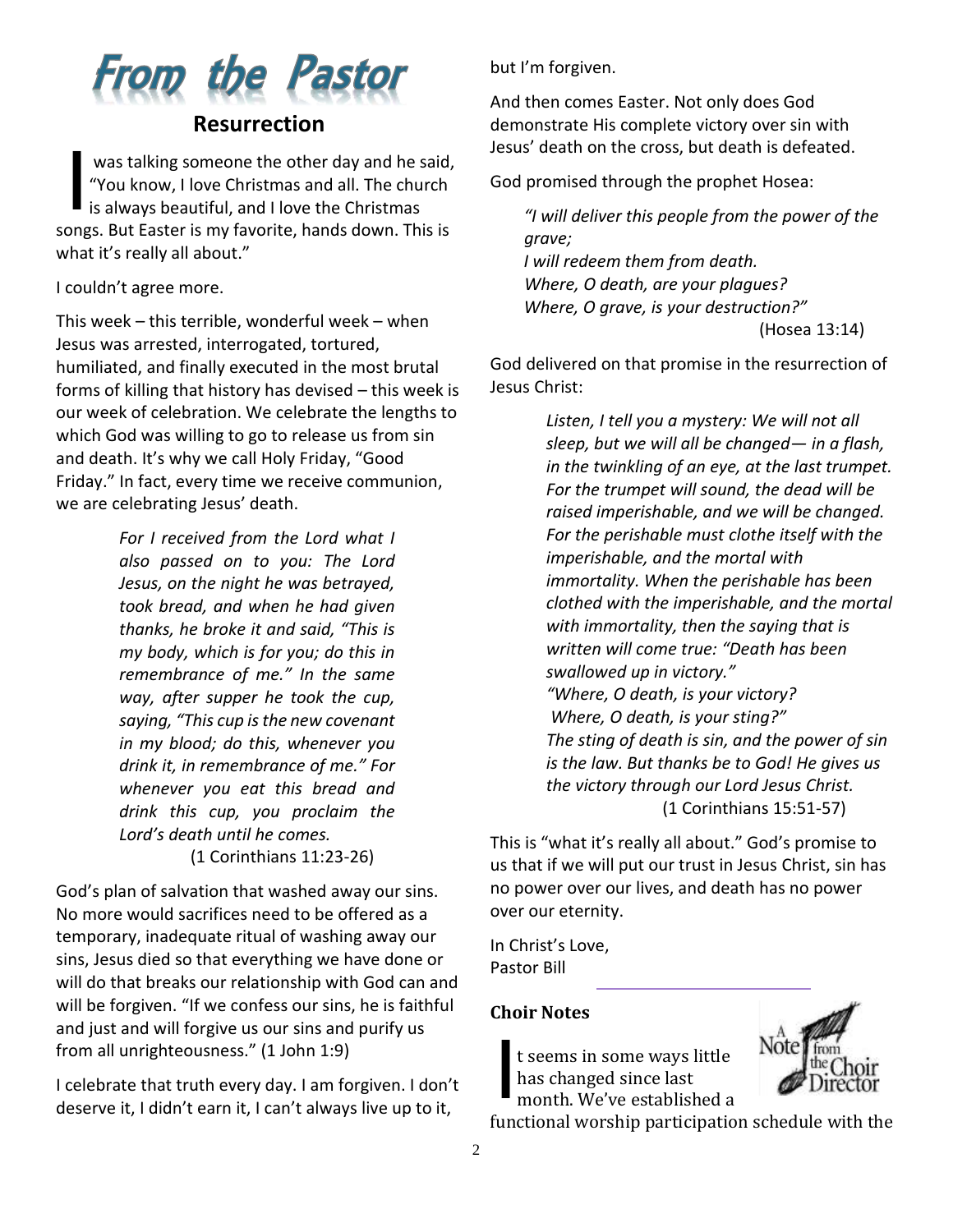first Sunday of the month led by the Madrigals, the second Sunday by the Women, and the third Sunday led by the Men of the choir. We precede those Sundays with the 2 Wednesday rehearsals in the choir loft. We haven't met in the Choir rehearsal room in over a year, and have adjusted as well as possible, warming up in the choir loft prior to the 11:00 service.

But we made a wonderful change on February 28 and opened our services again. We have taken all the necessary precautions and have remained safe and physically healthy, to the best of my knowledge. Come, check it out.

*Great News!* We are opening up the choir loft (extended), for any and all that want to participate in the choir for Palm Sunday, Good Friday, and Easter! We will continue to sing as safely as possible, with masks and distanced. We'll meet at 7 p.m. on the prior Wednesdays to rehearse. *YOU* are welcome to join us! So, grab your favorite mask, your favorite voice, and let's sing together again!

Come, now is the time to worship!

Floyd Moore

# *From the Director of Congregational Care*

## CARE FOR THE CONGREGATION

love this position at GUMC! The real joy is becoming better acquainted with the people of Grace Church. Three months after I started, CoVID reared its ugly head and all in person visitation ceased. Hospital and Nursing Home visits have been non-existent. But, I have been meeting regularly with some folks; either in their homes, at their front doors or via phone calls. I

I am grateful for all the Prayer Warriors who lift up the needs on the Prayer Chain and the emailed Prayer List. We have seen resolution of many of these requests … often in surprising ways. That is how GOD works! AMEN!

But, there is a heaviness in my heart. It is not one particular person, idea or situation; rather, it is the division that I feel is festering in our community

and at both the national and international levels. It only takes a spark to start a fire. And I feel that there are hundreds of sparks igniting in our world. They seem to travel quietly. Often without being noticed until they appear as a flame. Feelings are being hurt; people are feeling misunderstood and uncared for; minorities bear the wrath of discrimination … and on and on.

Do you feel this, also? My only answer is Prayer. Turn your heart towards praying for those in leadership at all levels: Grace Church, Warren County, Pennsylvania, USA and nations worldwide.

PRAY for those whom you disagree with.

PRAY for God's guidance for the decision makers.

PRAY for understanding and cooperation.

It is through Prayer that hearts can be changed. That is the miracle of Prayer.

Act justly, love mercy and walk humbly with your GOD.

Cindy Price

n Palm Sunday, the Children's Ministry had a O



very successful Easter Egg Hunt at Hem-View Farm. There were nearly twenty-five kids and their families who braved the chilly rain to attend. That's not even counting the youth from the church who came early to help hide the eggs and spread a little joy. They showed skills gained from egg hunting days past in the way they hid the eggs for the littler ones.

We started out with a story in the barn on bales of hay and heard a telling of the crucifixion and resurrection from *The Jesus Storybook Bible*. The story was followed by the littlest ones getting a bit of a head start finding eggs. Seeing the next group of kids race across the yard when we gave the go-ahead was a sight to see; their delight contagious. When all the eggs were found, we enjoyed cookies thanks to Vicki Morrison, and homemade hot chocolate from Melinda's kitchen. As the rain began to pick up, the kids made their way down to the barn to see the cows and the pet the cats. The kids took home a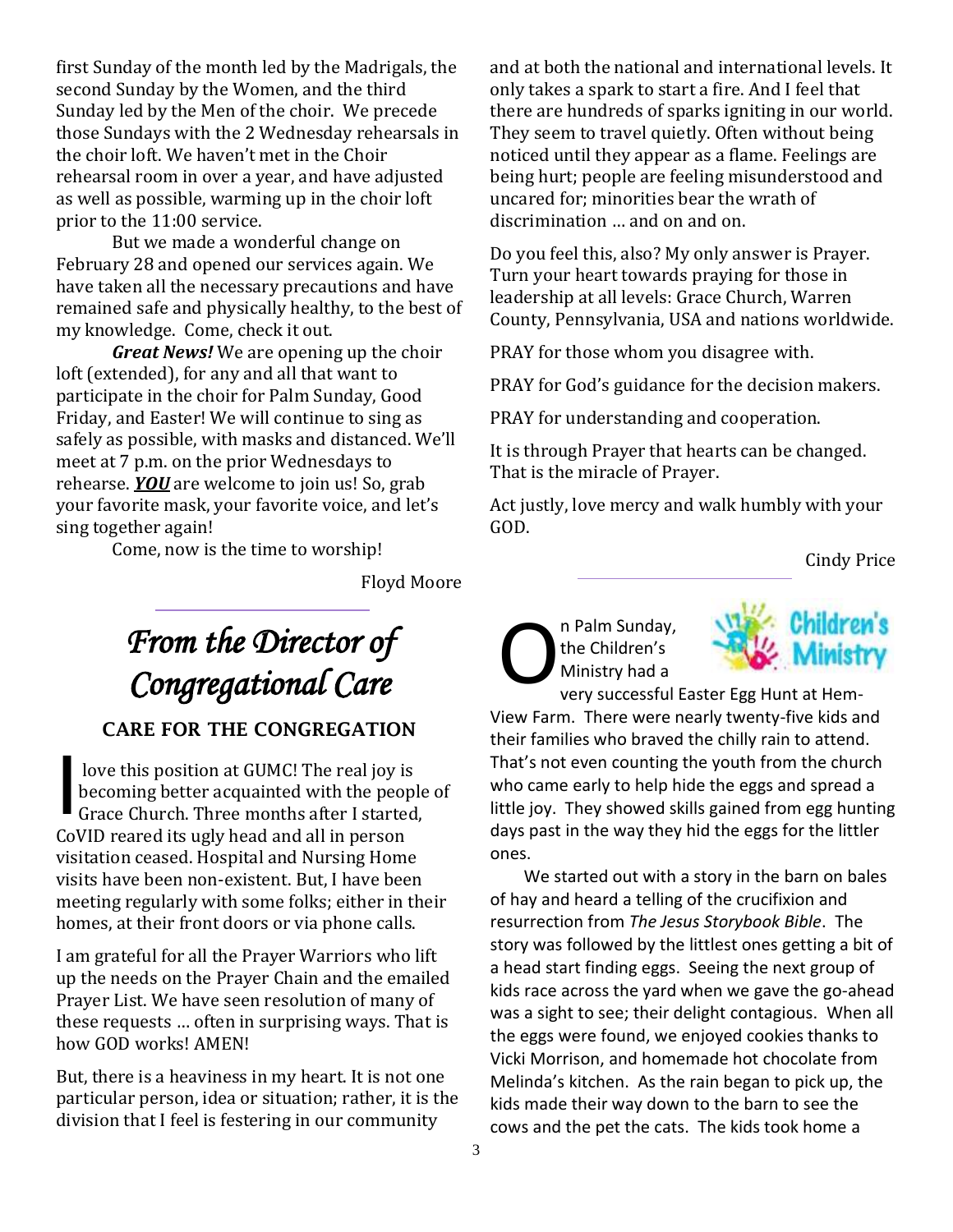craft that was a wreath showing Jesus' resurrection and a necklace.

We may have gotten a little wet from the rain, but we made the best of the day and had a great time! It was wonderful to see everybody come together to plan and execute this event for the kids. A big thank you to all who were involved, especially Meghan and Mary who helped stuff eggs with three little boys running around and Melinda for lending her property. I encourage everyone to attend the Children's ministry events and be a part of the fun!

Libby Yaegle



t's hard to believe our school year is quickly coming to an end! We are thankful we have been able to meet under these unprecedented circumstances for the majority of the school year and pray we all stay healthy until our last day in May! I

It is great to see spring weather and we hope to go for some walks and play outside. In April we will prepare for and celebrate Easter and Earth Day, review our shapes, colors, numbers, and letters, and our afternoon class will continue to work hard at learning skills they will need for kindergarten. We still have openings in both classes for the 2021-2022 preschool year. Please contact the church office if you know of someone in need of a registration form!

We pray for the health and safety of our preschoolers & families, Grace Church and our community. Wear your mask and wash those hands!

Happy Easter! Trish Gentilman

e have added 3 children in March and hope to add a few more for fall. We have 2 more children starting in the infant room in Aug and Sept and another to start in Jan. We are done with the Penny Wars and W



we made over \$400 and the Hippo class won. We are working on our Star's 2 level and are making progress.

Irene Garris



*"God is our* **refuge**  *and strength, a very present help in trouble."*

*Psalm 46:1*

ne of my horses has PTSD. She is nearly twenty and we have learned to live with it. A 1,000 lb. animal with a lack of coping skills can make for some harrowing adventures. But there is a redeeming quality in all of God's choices and how He will use His creation to teach us. O

Two things that both animals and people need in order to reduce a fight or flight tendency are safety and consistency. In our world today, health experts are determining that we may see a rise in post trauma stress disorders due to everything from isolation to economic worries. How do we serve others in a way that encourages them to feel safe and secure?

Being able to resume in person worship has been a form of rescue for many people who were struggling, some behind the scenes. There is courage in numbers and a sense of community that offers more than fellowship. Church, whether it is in person or online, offers "help".

We love the Easter story and feel at peace when it never veers from the original and glorious message of redemption. This year may have a special impact on some people. It will offer safety, reassurance and the dependability of our Savior.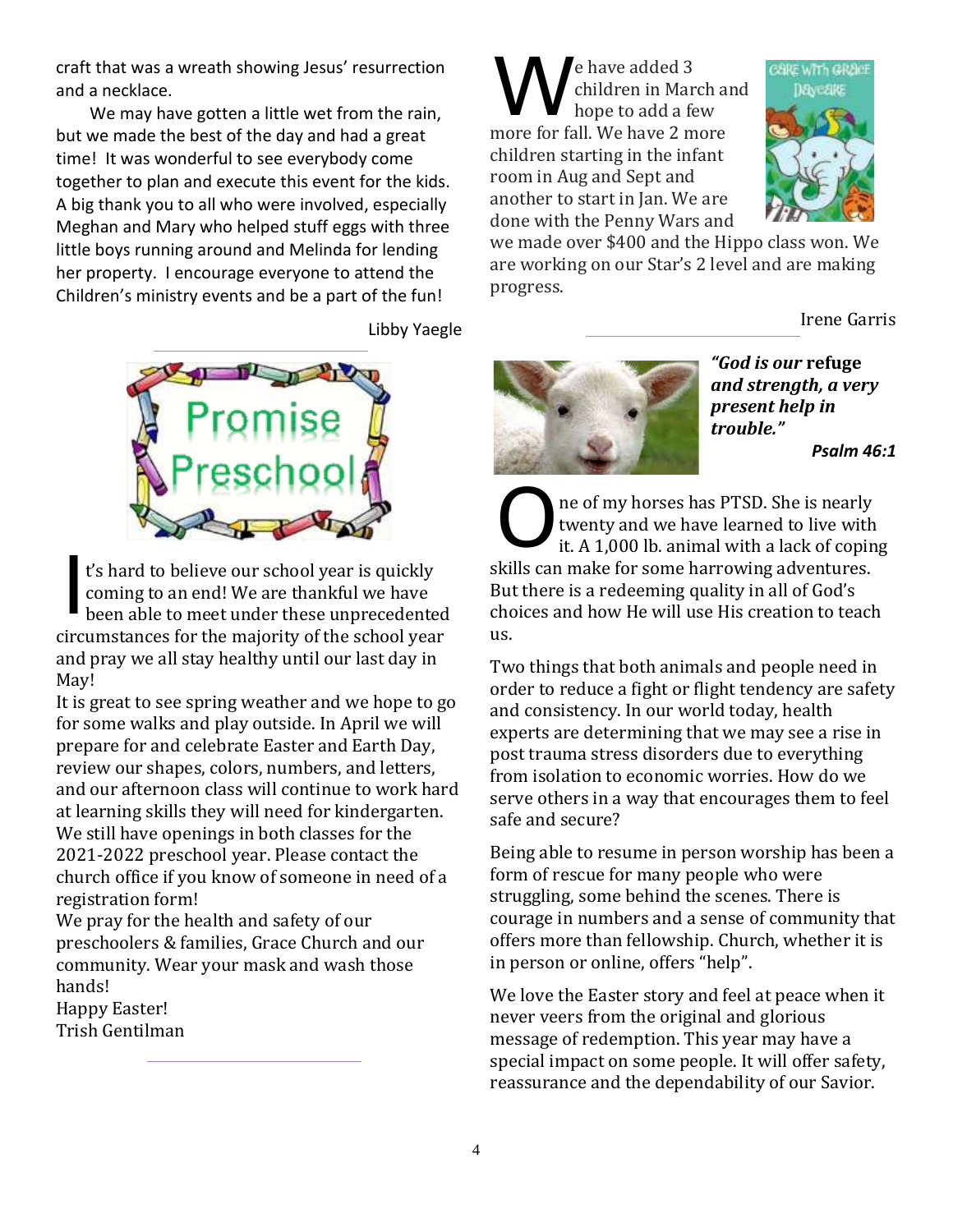Many people will experience post traumatic "growth" by hearing the message this year. That type of healing comes not only on Sunday, but every time you and I are patient and kind and willing to listen to someone's fears. We can be part of someone's recovery. And each of us can be a recipient of someone's help. God intended for us to care for one another and now is our time.

Lovingly, Sue Toombs, Lay Leader

## April Worship Assistants



Advisors: *Linda Knapp 726-1199 Sheryl Richards 726-3876*

**Will resume soon.**



**During Worship** *9:30 a.m. (0-2 yrs.)* 

*~ 11:00 a.m. (0- 5 yrs.)*  **Will resume soon.**

If you wish to continue giving, please mail your envelopes to the church (501 PA Ave E) or use the electronic giving option posted



on our webpage [www.graceumcwarrenpa.com.](http://www.graceumcwarrenpa.com/)  Online giving accepts checking/savings accounts as well as debit/credit cards.

The Grace Church Food Pantry is well stocked on everything and does not need anything at this time. Thank you for your generosity!



## **Our budget the month of February 2021:**



*Other income consists of funds from Sunday School, Room Rental, Bible Studies, Literature Tables, Fitness Ministry,* 

| Easter, Christmas, and Misc. Income. |        |           |           |  |  |  |  |  |
|--------------------------------------|--------|-----------|-----------|--|--|--|--|--|
| <b>BUDGET</b>                        |        | 2020      | 2019      |  |  |  |  |  |
| <b>Other Income:</b>                 | 104.64 |           | 384.02    |  |  |  |  |  |
| Offerings &                          |        |           |           |  |  |  |  |  |
| <b>Tithes</b>                        |        | 28,289.37 | 26,467.00 |  |  |  |  |  |
| <b>Total Income</b>                  |        | 28,394.01 | 26,851.02 |  |  |  |  |  |
| <b>Number of Sundays:</b>            |        | 4         | 4         |  |  |  |  |  |
| Borrowed                             |        | 0         | O         |  |  |  |  |  |
| <b>Expense:</b>                      |        |           |           |  |  |  |  |  |
| <b>Staff Parish</b>                  |        | 21,073.91 | 21,612.50 |  |  |  |  |  |
| <b>Trustees</b>                      |        | 4,230.08  | 4,478.05  |  |  |  |  |  |
| <b>Ministry</b>                      |        | 4,391.68  | 3,994.20  |  |  |  |  |  |
| <b>Total Expense</b>                 |        | 29,695.67 | 30,084.75 |  |  |  |  |  |
| Attendance:                          |        | 1.449*    | 852       |  |  |  |  |  |

## **Connectional Apportionments**

**Obligation-** 3,334.83 **Paid to date** 6,669.66 Ahead (Behind) 0 Percent of year to date paid 17% **His income:** Was \$1,542.99 higher in February 2021 compared to February 2020 **Our expenses:** Were \$389.08 lower in February 2021 compared to February 2020

We praise God for the generous gifts and offerings given.

\*February 2021 attendance is estimated due to online worship services.

### Submitted by:

Brian A. Jurkowski, Finance Chair



Covered by Grace gave out 334 items in February bringing this season's total to **2,158 items!** Donations are accepted all year long. Items can be placed in the

tote in the hall right outside of Pastor Bill's office.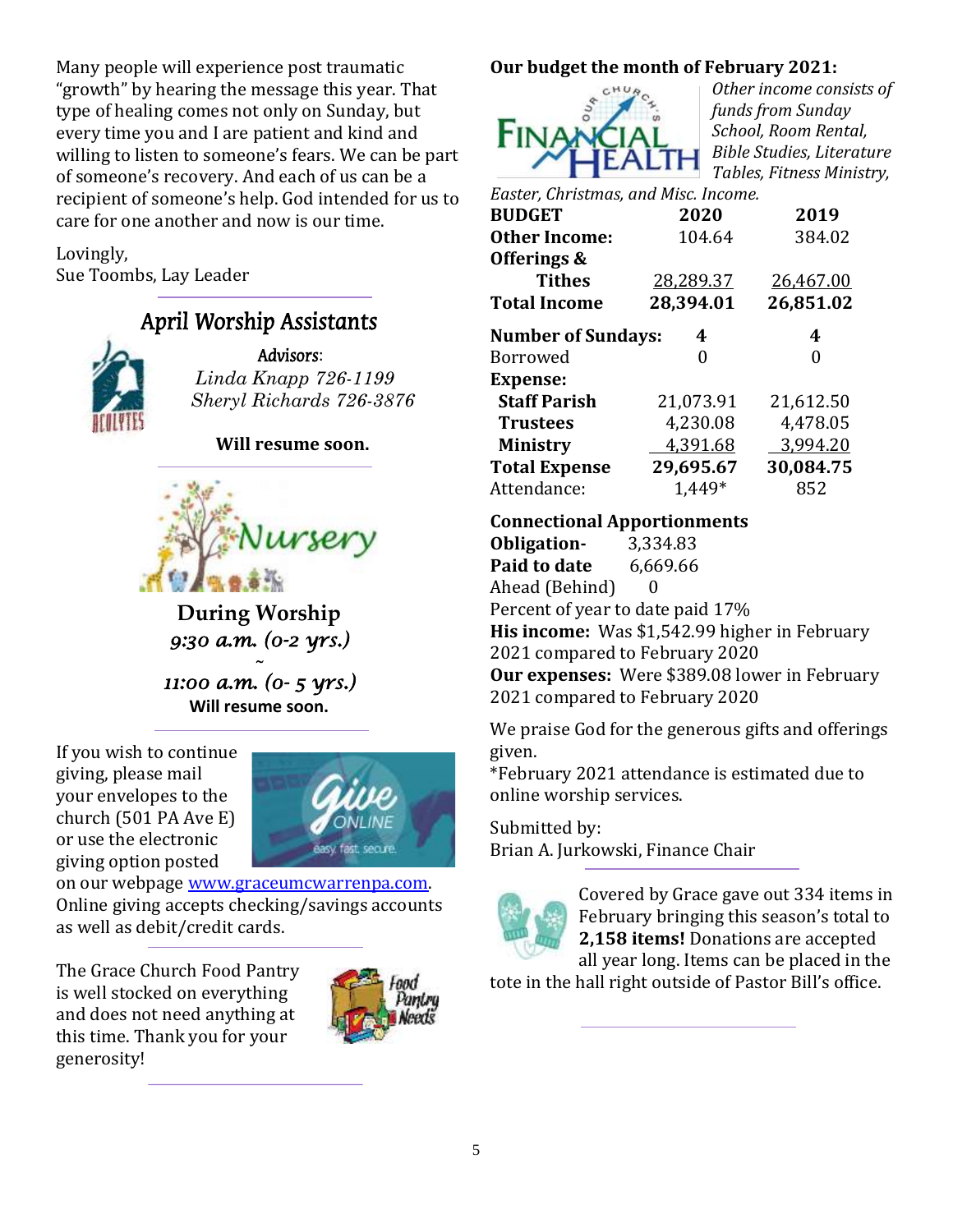We are so thankful for the donations that are

useful for those we serve. Now there's an online way for you to help! By visiting out Amazon wishlist, you can buy items that we need for the food pantry and Covered by



Grace and have them delivered directly to the church. Visit our website

[www.graceumcwarrenpa.com](http://www.graceumcwarrenpa.com/) and locate the Amazon wishlist buttons.

**Promise Preschool Registration is now open!** A

completed registration form and \$20 non-refundable registration fee is required to hold a spot for your child for the 2021-2022 school year. If you or anyone you know needs a preschool for their child, sign up today! Forms can be picked up in the church office or by calling 723-8011 during school hours. Visit our Grace Promise Preschool Facebook page for more information.

Trish Gentilman- Director/Teacher [preschool@atlanticbbn.net](mailto:preschool@atlanticbbn.net)

#### **Memorial**

**For: Warren Carr By: Stan & Shirley Pearson, Dale Allmendinger, Betty Swanson**



**For: Mary Schorman By: Jerry Huber**

**Promise Preschool For:Warren Carr By: Harold & Janis Wall**

**Music Memorial For: Rodger Sorenson By: Harold & Janis Wall**

**For: Mary Schorman & Julana Hanson By: Audrey Cable**

**Easter Offering (Prison Ministry) For: Mary Schorman By: David & Ellen VanOrsdale**

The Outreach team will be hosting a rummage sale at Grace on April 10th from 8 am to 2 pm to raise



funds for Wesley Woods Camp. Clear out some space and donate your

usable items. Kids clothes are welcome, but please no adult clothes. You can drop off items in Higginbotham Hall on Thursday April 8th from 6 to 8 pm and Friday April 9th from 4 pm - 6 pm. Please contact Chuck Keeports @ 814-688-8534 if you need help with pickup or to volunteer to help.

The Staff Parish Relations Committee (SPRC) exists to be an advocate for both the staff and the congregation. If you have questions about the staffing of our church or have an issue that you feel you can't approach a staff member with, please feel free to contact an SPRC member. The members are

Larry Sutton, Chair – lmsutton7@gmail.net Terry Moldovan – moldy5555@yahoo.com Bonnie Riggle – bonniewhistler@gmail.com Judy Templeton – ykw@atlanticbb.net Lyn Grey – rgrey001@stny.rr.com Amy Ei – john14ei@gmail.com Donna Risinger – dmr\_1015@yahoo.com Alice Bonnell – bonnehills@verizon.net Larry Knowlton – knowltonpa@yahoo.com Pastor Bill – wrbeatty@gmail.com Lay Leader Sue Toombs – fourwindsranch@verizon.net



**Items for the May Newsletter need to be delivered to Mary in the Church office [\(mary@graceumcwarren.com\)](mailto:mary@graceumcwarren.com) by Monday, April 19. Thank you**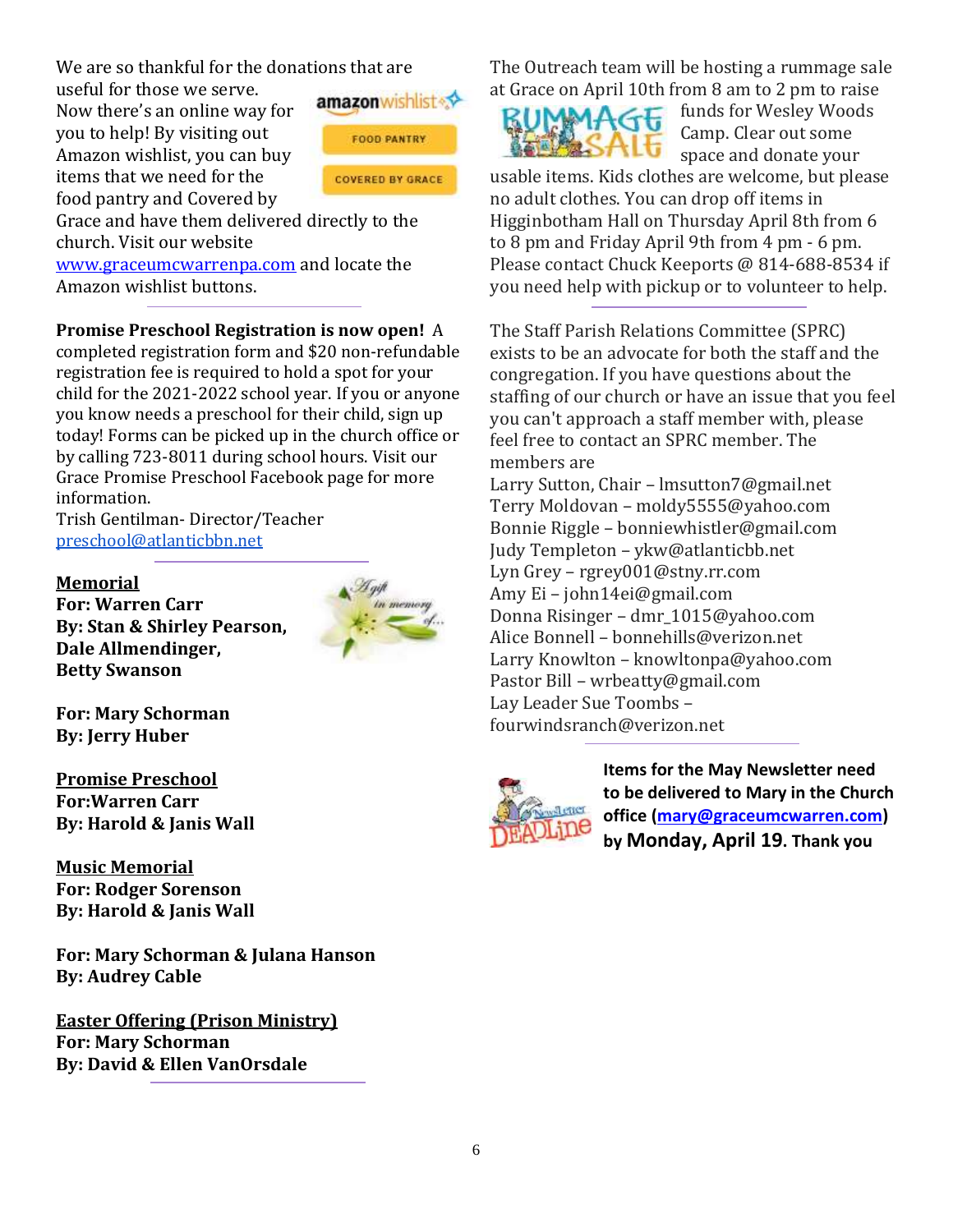

**April 1 – Anita Zimmer, Bobby Morrison, Gillian Rapp, Chase Card April 2 – Adam Flagella April 3 – Alice Pedersen, Laurie Dickson April 4 – Christa Yaegle April 5 – Katelyn Jurkowski, Freida Ecelberger, Jesse Lucks April 6 – Helen Clark, Jack Lynds, Rob Pearce, David MacPherson, March Schorman April 7 – Gabrielle Cummings, Carolyn Fry April 8 – Jackie Johnson, Zeke Stanton April 9 – Kristin Moore, Melissa Culbertson April 11 – Hannah Fry, Michele Coffman April 13 – Dottie Higgins, Nancy Eaker, Chase Alex, Dave Van Orsdale April 14 – Shallin Shelby April 15 – Richard Pedersen, Jaime Housler April 16 – Pete Jansens, Rylee Napolitan April 17 – Sara Hoehn, Kyle Jones April 18 – Callie Hampson, Bob Sedon, Chloe Meddaugh, Zachry Tucher April 19 – Peggy Twist, JimMiller, Emily Birgel, Conner Schultz April 20 – Don Anthony, Austin Eggleston, Tina Moore, Sandy Shene April 21 – Jean Buerkle April 22 – Tom Lord April 23 – Cheryle Stellato, Mogan Danielson, Terry Wilson April 24 – Jody Benjamin April 26 – Kristen Lucks, Shirley Pearson, Scott Curren April 27 – Vicki Garrett April 28 – Jen Lynds, Degan Peterson April 29 – Janey Swanson, Emily Weiland, Andrew Knowlton, Jim Ostergard April 30 – Mike Barrett, Gordon Mathis, Don Smith,** 

**Jenafer McKown, Vance Anzalone**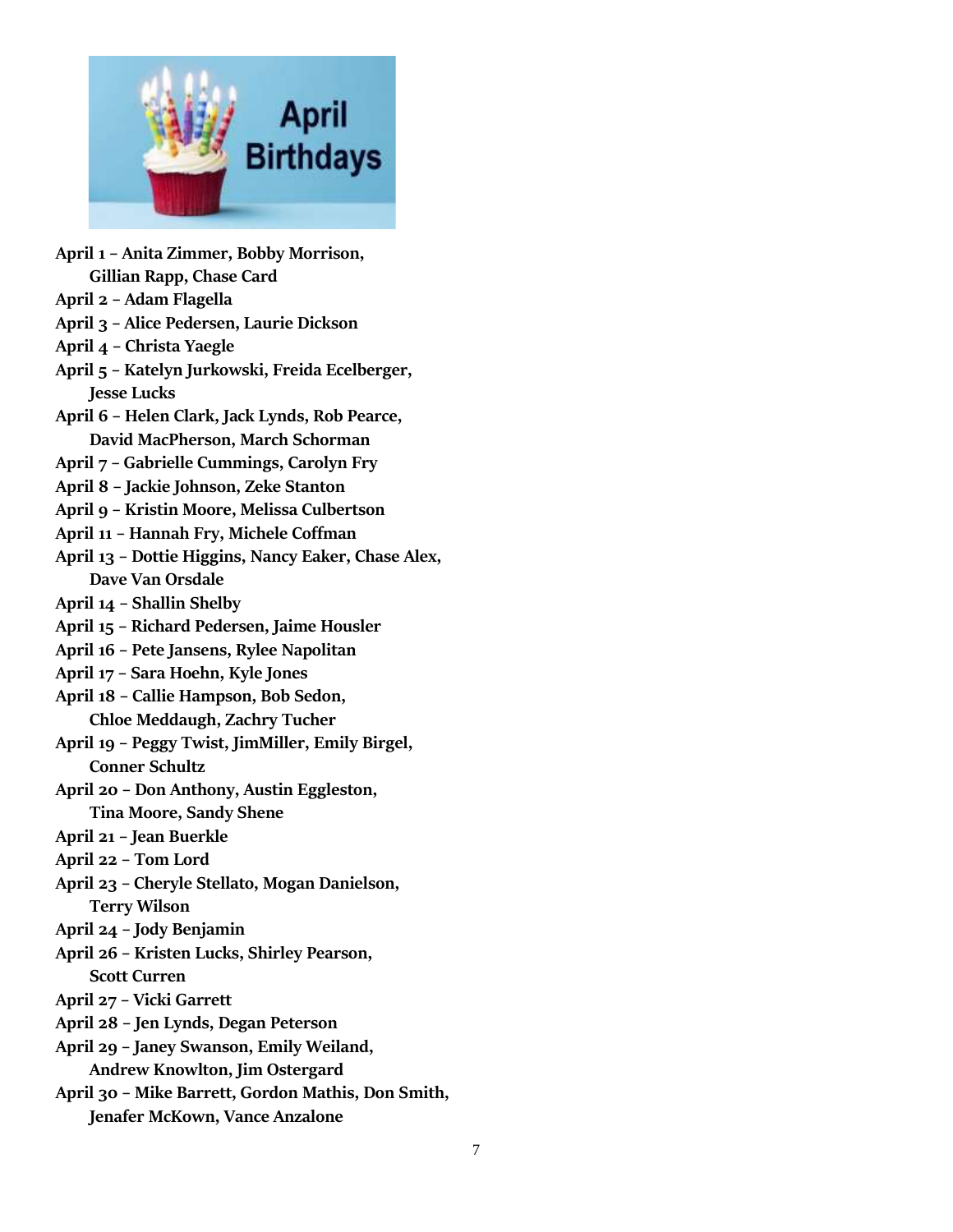

| <b>SUNDAY</b>                                   | <b>MONDAY</b>                                                                                                                                            | <b>TUESDAY</b>                                                                                                                                                                                           | <b>WEDNESDAY</b>                                                                              | <b>THURSDAY</b>                                 | <b>FRIDAY</b>                           | <b>SATURDAY</b>         |
|-------------------------------------------------|----------------------------------------------------------------------------------------------------------------------------------------------------------|----------------------------------------------------------------------------------------------------------------------------------------------------------------------------------------------------------|-----------------------------------------------------------------------------------------------|-------------------------------------------------|-----------------------------------------|-------------------------|
|                                                 | <b>CARE WITH GRACE</b><br><b>DAYCARE</b><br>is open daily from<br>6:30 am to 6:00 pm<br>located on the first<br>floor (nursery) and<br>the second floor. | <b>PROMISE</b><br><b>PRESCHOOL</b><br>is open Monday,<br>Wednesday, and<br>Thursday from 9:00<br>$-11:30$ am (3-year-<br>olds) and 12:30 -<br>3:00 pm (4- year-<br>olds) located on the<br>ground floor. |                                                                                               | 6:00 p Praise Team<br>7:00 p Maundy<br>Thursday | $\overline{2}$<br>7:00 p Good<br>Friday | $\overline{\mathbf{3}}$ |
| 4 Easter Sunday<br>8:30/9:30/11:00 a<br>Worship | 5                                                                                                                                                        | 6                                                                                                                                                                                                        | $\overline{7}$<br>7:00 a Men's Prayer<br><b>Breakfast</b><br>$6:00 p$ SPRC<br>6:30 p C.R.E.W. | 8<br>6:00 p Praise Team                         | 9                                       | 10                      |
| 11<br>8:30/9:30/11:00 a<br>Worship              | 12 <sup>2</sup>                                                                                                                                          | 13<br>7:00 p Property<br><b>Trustees</b>                                                                                                                                                                 | 14<br>7:00 a Men's Prayer<br><b>Breakfast</b><br>6:30 p C.R.E.W.                              | 15<br>6:00 p Praise Team                        | 16                                      | 17                      |
| 18<br>8:30/9:30/11:00 a<br>Worship              | 19<br>12:00 p Caregivers'<br><b>Support Group</b>                                                                                                        | 20                                                                                                                                                                                                       | 21<br>7:00 a Men's Prayer<br><b>Breakfast</b><br>6:30 p C.R.E.W.                              | 22<br>6:00 p Praise Team                        | 23                                      | 24                      |
| 25<br>8:30/9:30/11:00 a<br>Worship              | 26                                                                                                                                                       | 27                                                                                                                                                                                                       | 28<br>7:00 a Men's Prayer<br><b>Breakfast</b><br>6:30 p C.R.E.W.                              | 29<br>6:00 p Praise Team                        | 30                                      |                         |